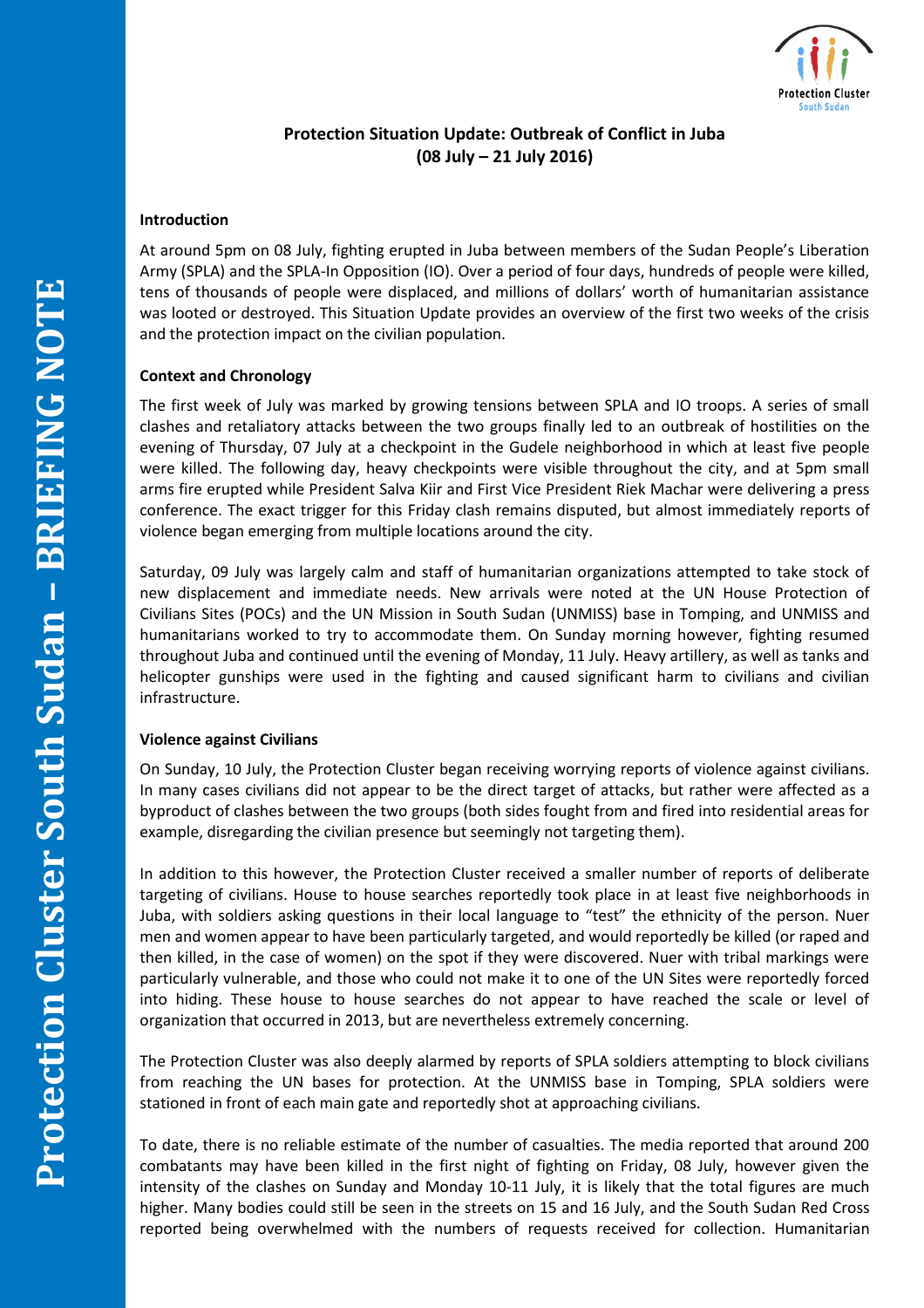organizations have exhausted their supply of body bags and are currently awaiting additional shipments. It is unclear whether there is a record of the total number of bodies buried to date.

## **Gender Based Violence**

During the first days of fighting, very few cases of sexual violence were reported. This was likely due to a combination of factors, both related to conflict dynamics, as well as the availability of services and a probable reluctance among many survivors to report incidents or seek help. As the situation began to stabilize however, humanitarian partners began receiving more reports of incidents and increased numbers of people seeking post-assault medical care. A significant spike in reported cases was observed on 18 July when large numbers of women began leaving UN House to travel to markets in town in search of food. General food distributions (GFD) in both the POCs in UN house were overdue, and many of the new arrivals had arrived without any supplies. In desperation, women were forced to walk through heavily militarized areas to reach a road where they could access transport.

The characteristics of the sexual violence reported around UN House are highly concerning. Many of the incidents have reportedly involved multiple perpetrators in uniform, and in some instances women have been abducted just outside the gates of the POC. A large majority of incidents have happened in the socalled Checkpoint area, and the Protection Cluster is deeply concerned about reports of women being held captive and used as sex slaves. At least two victims of sexual violence are known to have died as a result of their injuries.

The Protection Cluster has advocated with UNMISS to increase patrolling in the most affected areas, and UNMISS is now doing multiple road patrols per day. The Protection Cluster hopes that UNMISS will expand this to foot patrols, as many of the highest risk areas cannot be reached by vehicle. Additionally, until the situation stabilizes the Protection Cluster urges UNMISS to open the main gate to IDPs so that they can avoid the dangerous bush areas. Protection actors are ready to work jointly with UNMISS in making arrangements for internal bussing within the UN compound so that IDPs do not disturb UNMISS property or operations.

Humanitarian organizations have worked to scale up their prevention and response activities relating to sexual violence. Gender based violence (GBV) caseworkers are available in both POCs at UN House to deliver case management and psychological first aid, and there are medical staff trained to deliver clinical management of rape (CMR). At UNMISS Tomping, there is likewise an identified GBV focal point who can make referrals to the IOM clinic for CMR. Staff in both locations are increasing outreach services to encourage women to seek treatment within 72 hours if they are exposed to sexual violence.

# **Child Protection**

During the first days of the crisis, community members reported very high levels of family separation. Many children had become separated from their families during flight, but as soon as the clashes reduced, large numbers were able to reunify without the support of humanitarian actors. As of 21 July, 264 new cases of unaccompanied, separated, or missing children had been registered in Juba, 34 of which have since been reunified.

Psychosocial support needs among the entire population are high, but particularly among children. Child Protection actors have reached over 2,300 children with psychosocial support activities, but many more mothers are still reluctant to allow their children to participate in organized activities for fear that they will become separated if there is renewed fighting. In UNMISS Tomping, new arrivals are currently occupying the child-friendly space, which has created further challenges in providing support.

Nevertheless, child protection actors are working together with the education sector to look at creative options for supporting psychosocial support and a return to normalcy. Together they have organized informal learning spaces, and have supported recreation activities outside of shelters rather than in collective areas.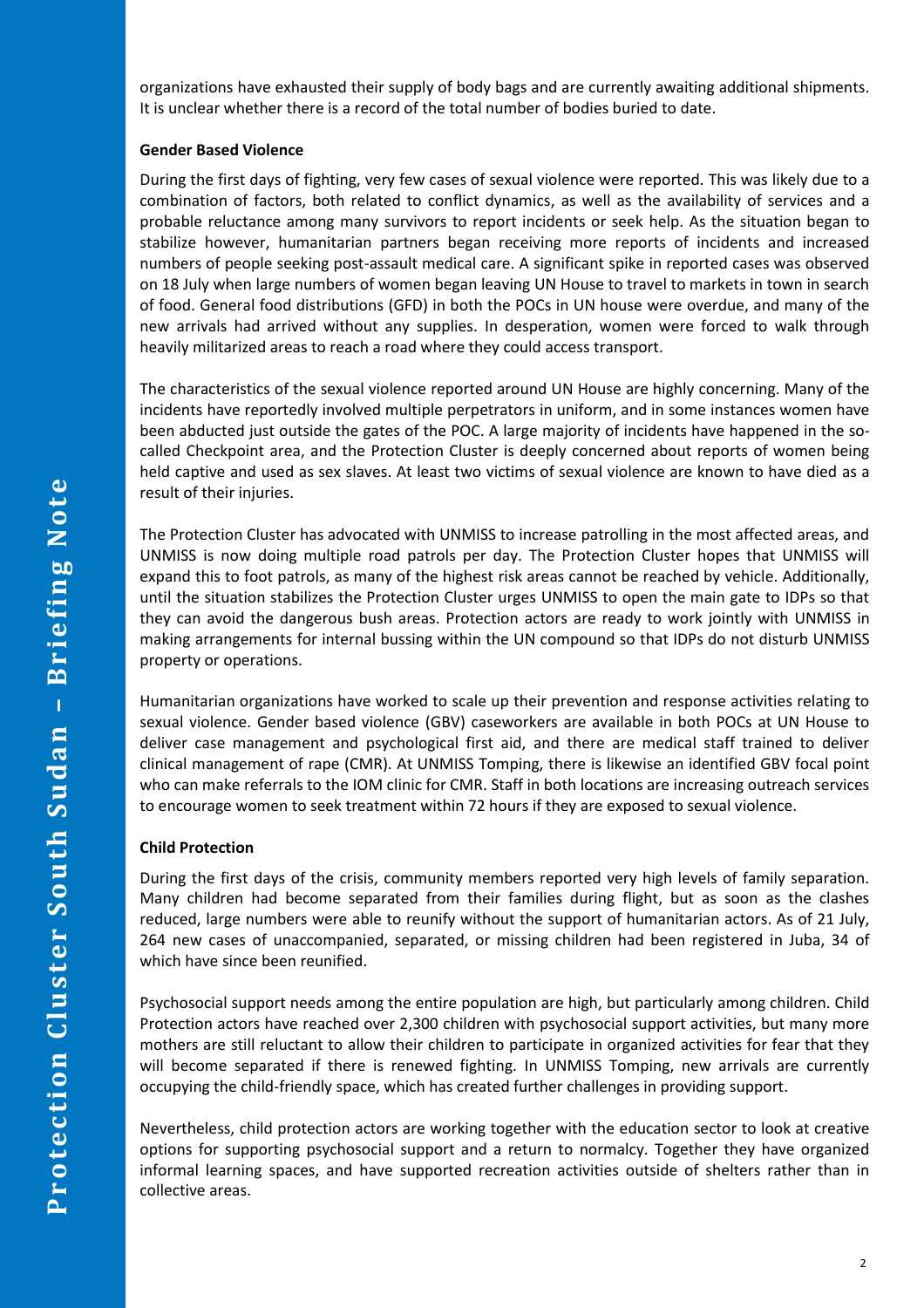#### **Psychosocial distress**

As highlighted above, the level of psychosocial distress among the population is noticeably high. Psychosocial support programs for children and survivors of GBV were implemented as soon as active fighting ceased, and protection partners are now working to expand this support to other members of the community. Partners are also working to organize diffusing sessions for national staff members, as many teachers, outreach workers, and medical staff have themselves been exposed to highly traumatic experiences. Many of these individuals will then be trained on delivering psychological first aid to others to expand the network of support.

## **Mine Action**

Between 08 and 21 July, Mine Action partners surveyed and cleared 15 unexploded ordnance (UXO) and explosive remnants of war (including rocket propelled grenades, mortars, and other projectiles) from locations around Juba. Mine Action partners prioritized areas that would be most critical to the safety of the civilian population, as well as to the safe and secure delivery of life-saving assistance by humanitarian partners. This included surveying and clearing a number of UXOs and ERWs that fell inside the UNMISS compound, POCs, the WFP/Jebel area, as well as civilian areas in Gudele. Mine Action partners also assisted with searches in the POCs to ensure that the sites retained their civilian character. Together with education and child protection partners, Mine Action partners also conducted mine risk education and proactively disseminated safety messaging and contact details for reporting suspicious hazards.

# **Displacement**

In the first days of fighting, displacement within Juba was significant. Approximately 40,000 people fled to churches, schools, and UN and NGO bases seeking protection. On Tuesday, 12 July, many of these people started to return to their homes, particularly from the urban sites. While people reported that they did not feel completely safe, they said that they could not go any longer without food. Humanitarians distributed some high protein biscuits, but were reluctant to do a full food distribution for fear of creating a pull factor. By Thursday, 14 July, nearly all of the urban/collective centers had emptied.

On Thursday, 14 July, significant numbers of people also started moving towards the Ugandan border. The Nimule crossing was reopened on 16 July after having been closed for days, and thousands of people Juba, the Equatorias, and even Jonglei surged across the border – including many national staff members of NGOs and UN agencies. Between 07 and 21 July, an estimated 26,500 South Sudanese had crossed into Uganda, including 8,337 crossing during a single day on 21 July.

A second wave of displacement into UNMISS Tomping began at the same time as the outflow to Uganda. Many people cited fears that their neighborhoods were emptying out and they would be left isolated and increasingly vulnerable. The UNMISS Tomping population went from 4,000 on Sunday 10 July, to 1,200 on Tuesday 12 July, back up to 4,000 by Sunday 17 July. Combined with the more than 6,000 people who fled to UN house, the total new displacement into UN bases stands at over 10,000.

# **UN House**

The current situation in UN House remains extremely challenging. The two IDP sites, POC 1 and POC 3 were already overcrowded even before the recent crisis. The influx of an additional 6,800 people has placed a further strain, particularly in regard to shelter space, WASH facilities, and communal services (schools, medical clinics, etc). Many of the IDPs are staying in the communal areas, which has further inhibited the restart and delivery of core services.

One of the greatest challenges in UN House is the issue of registration. An estimated 20,000 unregistered people were living in the POC prior to the recent crisis, and humanitarians cannot deliver assistance (including much needed food) to the 6,800 new arrivals without also serving the previously unregistered population. As such, a new blanket registration needs to be undertaken. Discussions with UNMISS about this are ongoing.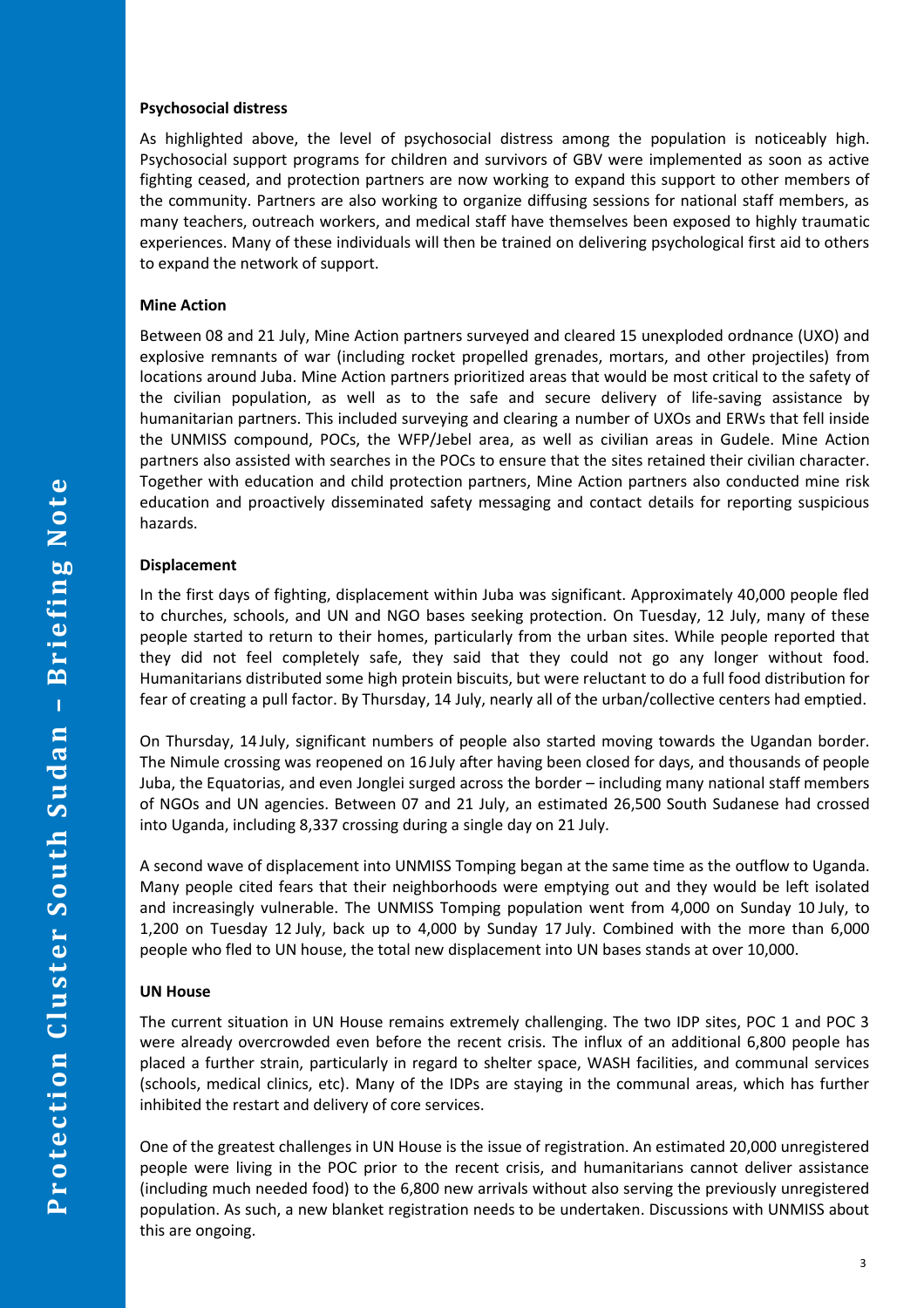### **UNMISS Tomping**

Despite having housed IDPs at the start of the 2013 crisis, UNMISS Tomping was not designed to host IDPs and there were almost no humanitarian supplies prepositioned at the site at the outbreak of fighting on 08 July. Humanitarians had held a contingency planning meeting on 07 July and had agreed to preposition some basic materials, but unfortunately this could not be completed before the fighting began. On 08 July when there were only 63 IDP arrivals, UNMISS was able to provide water, light provisions, and some basic shelter. As the number started to rise however, UNMISS could not sustain this.

When humanitarians were able to begin moving on Tuesday and Wednesday 12 and 13 July, supplies were urgently brought to Tomping. A new challenge arose however on the type of support that could be provided: in an effort to avoid the establishment of another POC Site, UNMISS did not permit the distribution of tarps or shelter materials, or the digging of more lasting hygiene facilities. UNMISS instead prioritized relocating the IDPs in Tomping to UN House, which was originally planned to begin on Saturday 16 July, and then was postponed.

While humanitarians recognize the need to avoid creating POC Sites if at all possible, the challenges in relocating people from Tomping to UN House are significant. The UN House POCs are already overcrowded, and there is limited space to put shelters for an additional 4,000 people. A number of suspected cholera cases have been reported in UNMISS Tomping and UN House, and relocating the IDPs could potentially further exacerbate an outbreak in UN House. Transporting IDPs through town to UN House is also exceedingly dangerous, particularly given that the government has indicated that it believes a large number of IO fighters may be among the displaced population. There are likewise people in Tomping who had previously been forced to leave UN House due to tensions between the communities there and who may be unable to return.

Humanitarians are grateful that UNMISS has been accommodating of these concerns thus far and we strongly recommend that the relocation is only undertaken when the safety and dignity of IDPs can be ensured (including after adequate security arrangements have been made for the transportation, and after adequate basic services at UN House are established). In the meantime, it is important that IDPs at UNMISS Tomping are able to live in safety and dignity. Partners are appreciative that UNMISS has now allowed basic communal shelters to be constructed, however protection partners report ongoing challenges for IDPs in accessing the site. The main gates are only opened to IDPs twice a day (from 9- 10am and 4-6pm), and many women who leave to collect food are subsequently stuck outside for six hours. Given the ongoing security risks, the Protection Cluster urges UNMISS to at minimum reopen the gates for an hour in the middle of the day to allow IDPs to re-enter.

# **Elsewhere in South Sudan**

The Protection Cluster continues to maintain a close watch on other areas of South Sudan. New clashes have been observed in Wau, Leer, and the Equatorias, though it is not clear to what extent these are related to the macro level conflict. The deterioration and evacuation of staff from Leer is particularly discouraging given the extensive efforts that had been made by humanitarians over the past six months to reestablish programming.

There have been new population influxes into the Bentiu POC as well, which is also a concerning trend. Humanitarians had been able to support many people to return home through the "Beyond Bentiu" strategy, but the increased insecurity has largely compromised these movements. Additionally, there have been reports of White Army mobilization in Jonglei and suggestions of possible attacks on Bor and Malakal, but to date there have not yet been any movements in these directions. All partners and coordination structures in the field have been encouraged to undertake contingency planning.